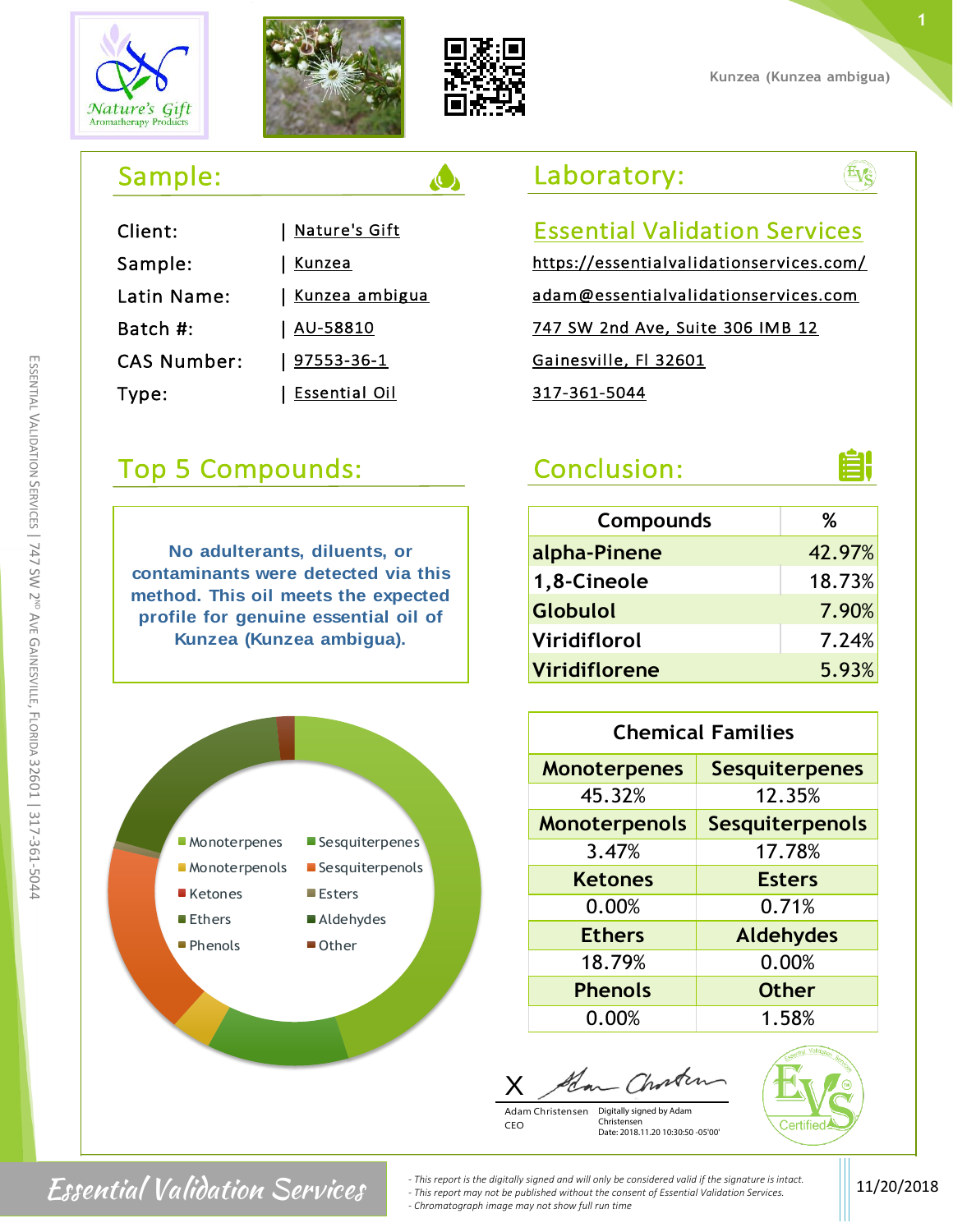





| <b>Total Percentage</b><br>98.42% |           |        |                          |                |                        |
|-----------------------------------|-----------|--------|--------------------------|----------------|------------------------|
| <b>Number</b>                     | <b>RT</b> | Area % | <b>Compound Name</b>     | R <sub>l</sub> | <b>Chemical Family</b> |
| 1                                 | 12.45     | 0.14%  | alpha-Thujene            | 927.80         | Monoterpene            |
| $\mathbf{2}$                      | 12.78     | 42.97% | alpha-Pinene             | 936.10         | Monoterpene            |
| $\overline{3}$                    | 14.38     | 0.49%  | Sabinene                 | 973.00         | Monoterpene            |
| 4                                 | 14.51     | 0.49%  | beta-Pinene              | 974.00         | Monoterpene            |
| 5                                 | 15.12     | 0.21%  | Myrcene                  | 989.20         | Monoterpene            |
| 6                                 | 15.67     | 0.04%  | alpha-Phellandrene       | 1002.00        | Monoterpene            |
| $\overline{7}$                    | 16.02     | 0.02%  | Isoamyl isobutyrate      | 1007.00        | <b>Aliphatic Ester</b> |
| 8                                 | 16.19     | 0.14%  | alpha-Terpinene          | 1014.00        | Monoterpene            |
| 9                                 | 16.52     | 0.26%  | para-Cymene              |                | 1024.30 Monoterpene    |
| 10                                | 16.81     | 18.73% | 1,8-Cineole              | 1031.80        | Monoterpene Ether      |
| 11                                | 17.50     | 0.20%  | (E)-beta-Ocimene         |                | 1047.70 Monoterpene    |
| 12                                | 17.94     | 0.30%  | gamma-Terpinene          | 1054.00        | Monoterpene            |
| 13                                | 19.17     | 0.08%  | Terpinolene              |                | 1092.10 Monoterpene    |
| 14                                | 19.60     | 0.33%  | Linalool                 | 1099.00        | Monoterpenol           |
| 15                                | 19.78     | 0.69%  | Isoamyl isovalerate      | 1103.10        | <b>Aliphatic Ester</b> |
| 16                                | 20.03     | 0.06%  | cis-Rose oxide           | 1110.00        | Monoterpene Ether      |
| 17                                | 22.29     | 0.09%  | delta-Terpineol          | 1166.00        | Monoterpenol           |
| 18                                | 22.66     | 0.52%  | Terpinen-4-ol            | 1180.57        | Monoterpenol           |
| 19                                | 23.15     | 2.08%  | alpha-Terpineol          | 1191.71        | Monoterpenol           |
| 20                                | 24.47     | 0.45%  | Citronellol              | 1229.25        | Monoterpenol           |
| 21                                | 28.39     | 0.52%  | delta-Elemene            | 1335.83        | Sesquiterpene          |
| 22                                | 28.80     | 0.06%  | alpha-Cubebene           | 1355.71        | Sesquiterpene          |
| 23                                | 29.73     | 0.15%  | alpha-Copaene            | 1379.00        | Sesquiterpene          |
| 24                                | 30.21     | 0.16%  | beta-Elemene             | 1389.20        | Sesquiterpene          |
| 25                                | 30.86     | 0.53%  | alpha-Gurjunene          | 1412.00        | Sesquiterpene          |
| 26                                | 31.20     | 0.85%  | beta-Caryophyllene       | 1427.14        | Sesquiterpene          |
| 27                                | 31.83     | 0.59%  | Aromadendrene            | 1449.80        | Sesquiterpene          |
| 28                                | 32.29     | 0.23%  | alpha-Humulene           |                | 1461.43 Sesquiterpene  |
| 29                                | 32.51     | 0.79%  | allo-Aromadendrene       |                | 1471.00 Sesquiterpene  |
| 30                                | 32.84     | 0.18%  | gamma-Muurolene          | 1478.86        | Sesquiterpene          |
| 31                                | 33.38     | 0.36%  | Bicyclogermacrene        | 1490.71        | Sesquiterpene          |
| 32                                | 33.61     | 5.93%  | Viridiflorene            | 1494.14        | Sesquiterpene          |
| 33                                | 34.35     | 1.75%  | delta-Cadinene           |                | 1524.14 Sesquiterpene  |
| 34                                | 34.64     | 0.25%  | trans-Calamenene         | 1529.50        | Sesquiterpene          |
| 35                                | 35.78     | 0.37%  | Palustrol                | 1581.50        | Sesquiterpenol         |
| 36                                | 36.06     | 0.60%  | Spathulenol              | 1587.00        | Sesquiterpenol         |
| 37                                | 36.28     | 7.90%  | <b>Globulol</b>          | 1593.50        | Sesquiterpenol         |
| 38                                | 36.53     | 7.24%  | Viridiflorol             | 1596.00        | Sesquiterpenol         |
| 39                                | 36.84     | 1.02%  | Ledol                    | 1623.00        | Sesquiterpenol         |
| 40                                | 36.84     |        | Co-Eluting Leptospermone | 1602.00        | Triketone              |

m SSENTIAL  $\,<$ 

ALIDATION

n ERVICES

| 747

 $\textit{Essential Validation}$   $\textit{Valiation}$   $\textit{Services}$   $\textit{First report may not be published without the consent of Essential Validation Services.}$ <br>  $\textit{Stsential Validation Services.}$ <br>  $\textit{Storenial Validation Services.}$ <br>  $\textit{Storenial Validation Services.}$ <br>  $\textit{Stochlin}$ *- Chromatograph image may not show full run time*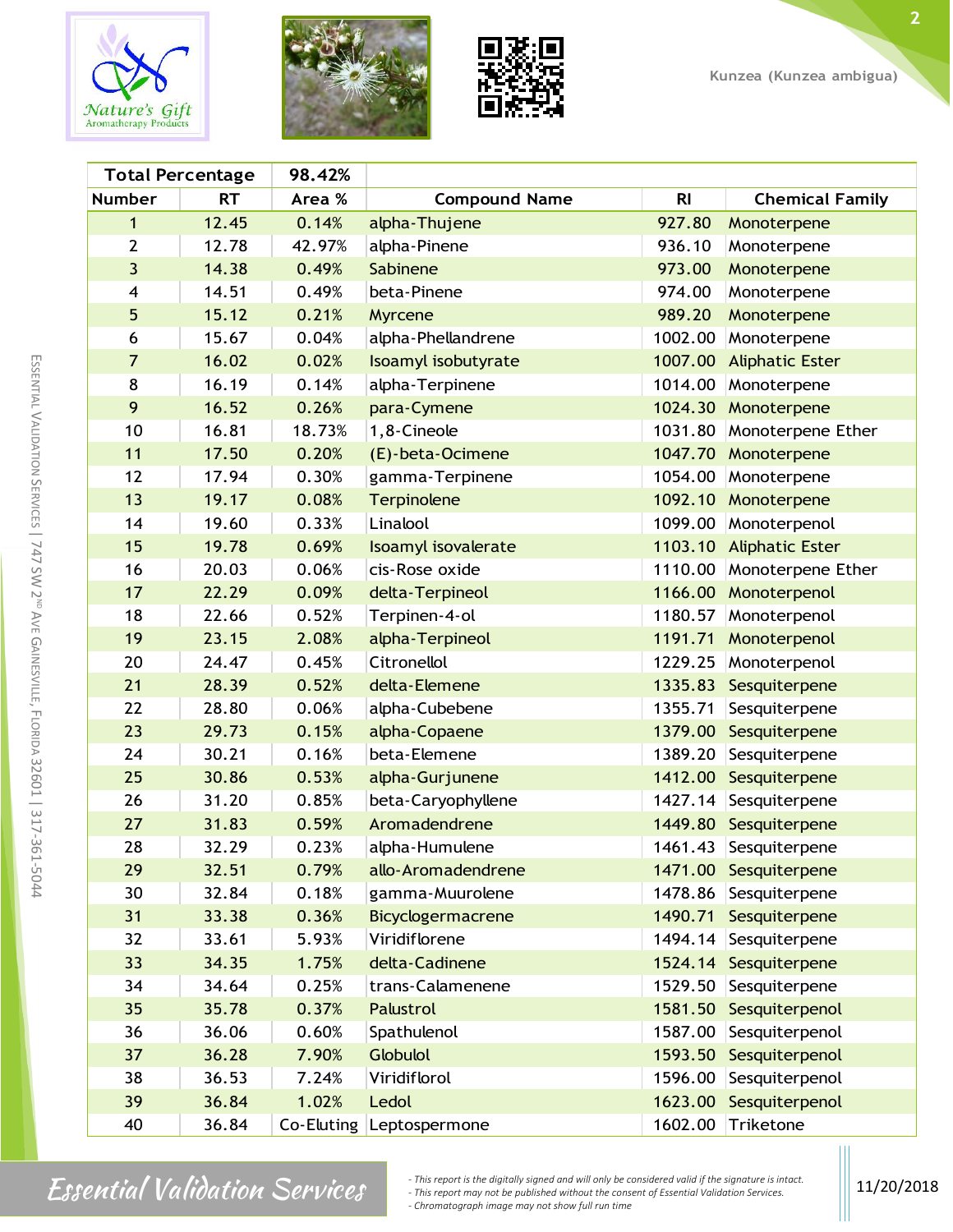





| <b>Number</b> | RT    | Area %                                                                                                               | <b>Compound Name</b> | R <sub>l</sub>                                                                                                                  | <b>Chemical Family</b> |
|---------------|-------|----------------------------------------------------------------------------------------------------------------------|----------------------|---------------------------------------------------------------------------------------------------------------------------------|------------------------|
| 41            | 37.33 | 0.35%                                                                                                                | 1-epi-Cubenol        |                                                                                                                                 | 1628.00 Sesquiterpenol |
| 42            | 37.78 | 0.19%                                                                                                                | T-Cadinol            |                                                                                                                                 | 1640.43 Sesquiterpenol |
| 43            | 37.88 | 0.11%                                                                                                                | beta-Eudesmol        |                                                                                                                                 | 1650.75 Sesquiterpenol |
|               |       |                                                                                                                      |                      |                                                                                                                                 |                        |
|               |       |                                                                                                                      |                      |                                                                                                                                 |                        |
|               |       |                                                                                                                      |                      |                                                                                                                                 |                        |
|               |       |                                                                                                                      |                      |                                                                                                                                 |                        |
|               |       |                                                                                                                      |                      |                                                                                                                                 |                        |
|               |       |                                                                                                                      |                      |                                                                                                                                 |                        |
|               |       |                                                                                                                      |                      |                                                                                                                                 |                        |
|               |       |                                                                                                                      |                      |                                                                                                                                 |                        |
|               |       |                                                                                                                      |                      |                                                                                                                                 |                        |
|               |       |                                                                                                                      |                      |                                                                                                                                 |                        |
|               |       |                                                                                                                      |                      |                                                                                                                                 |                        |
|               |       |                                                                                                                      |                      |                                                                                                                                 |                        |
|               |       |                                                                                                                      |                      |                                                                                                                                 |                        |
|               |       |                                                                                                                      |                      |                                                                                                                                 |                        |
|               |       |                                                                                                                      |                      |                                                                                                                                 |                        |
|               |       |                                                                                                                      |                      |                                                                                                                                 |                        |
|               |       |                                                                                                                      |                      |                                                                                                                                 |                        |
|               |       |                                                                                                                      |                      |                                                                                                                                 |                        |
|               |       |                                                                                                                      |                      |                                                                                                                                 |                        |
|               |       |                                                                                                                      |                      |                                                                                                                                 |                        |
|               |       |                                                                                                                      |                      |                                                                                                                                 |                        |
|               |       |                                                                                                                      |                      |                                                                                                                                 |                        |
|               |       |                                                                                                                      |                      |                                                                                                                                 |                        |
|               |       |                                                                                                                      |                      |                                                                                                                                 |                        |
|               |       |                                                                                                                      |                      |                                                                                                                                 |                        |
|               |       |                                                                                                                      |                      |                                                                                                                                 |                        |
|               |       |                                                                                                                      |                      |                                                                                                                                 |                        |
|               |       |                                                                                                                      |                      |                                                                                                                                 |                        |
|               |       | <b>STATE OF STATE OF STATE OF STATE OF STATE OF STATE OF STATE OF STATE OF STATE OF STATE OF STATE OF STATE OF S</b> |                      | $\mathcal{L}^{\text{max}}_{\text{max}}$ and $\mathcal{L}^{\text{max}}_{\text{max}}$ and $\mathcal{L}^{\text{max}}_{\text{max}}$ |                        |
|               |       |                                                                                                                      |                      |                                                                                                                                 |                        |
|               |       |                                                                                                                      |                      |                                                                                                                                 |                        |
|               |       |                                                                                                                      |                      |                                                                                                                                 |                        |
|               |       |                                                                                                                      |                      |                                                                                                                                 |                        |
|               |       |                                                                                                                      |                      |                                                                                                                                 |                        |
|               |       |                                                                                                                      |                      |                                                                                                                                 |                        |
|               |       |                                                                                                                      |                      |                                                                                                                                 |                        |
|               |       |                                                                                                                      |                      |                                                                                                                                 |                        |
|               |       |                                                                                                                      |                      |                                                                                                                                 |                        |

 $\textit{Essential Validation}$   $\textit{Valiation}$   $\textit{Services}$   $\textit{First report may not be published without the consent of Essential Validation Services.}$ <br>  $\textit{Stsential Validation Services.}$ <br>  $\textit{Storenial Validation Services.}$ <br>  $\textit{Storenial Validation Services.}$ <br>  $\textit{Stochlin}$ *- Chromatograph image may not show full run time*

m

**3**